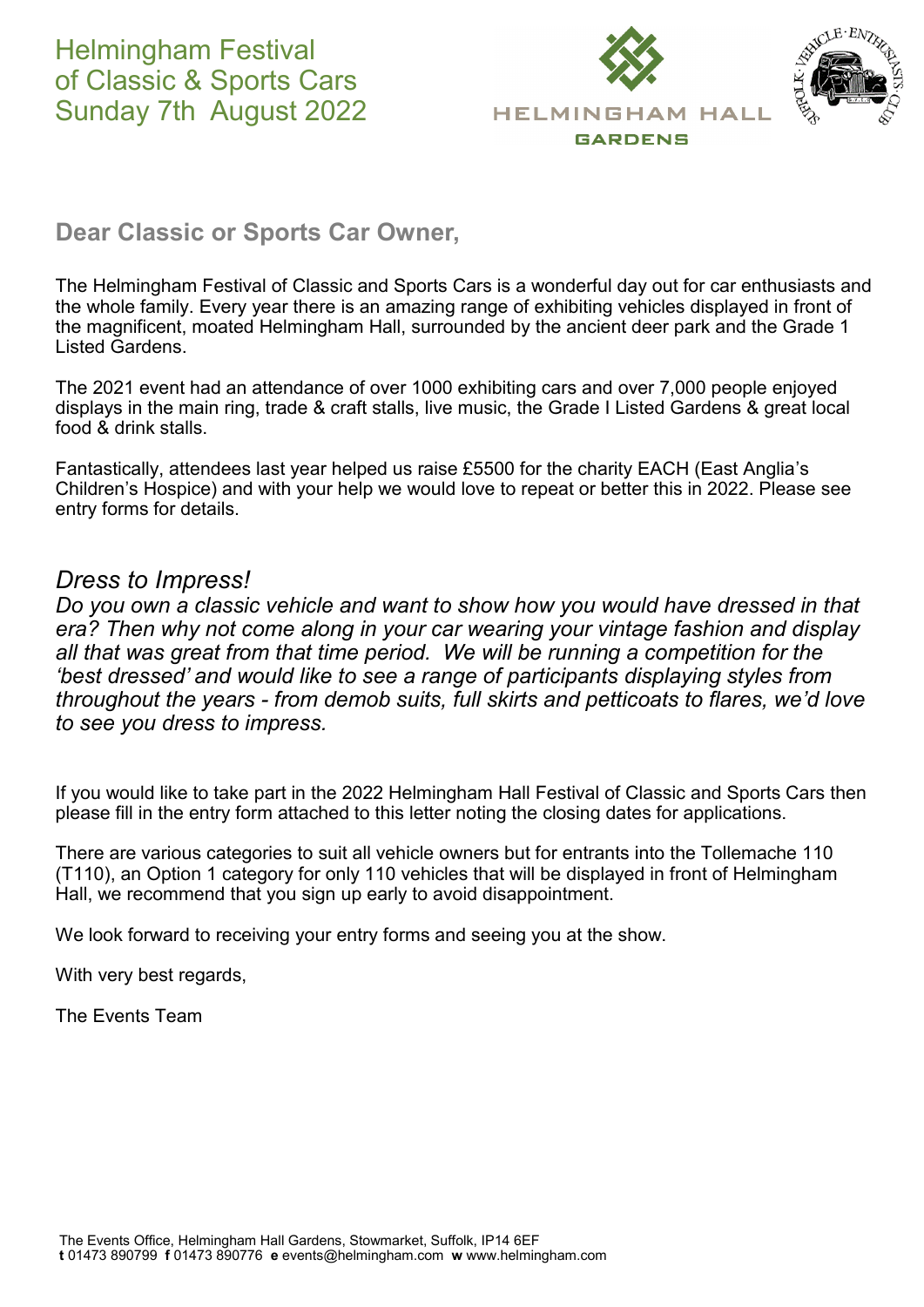# Helmingham Festival of Classic & Sports Cars Sunday 7th August 2022





## **Option 2, General Classic & Sports Car entry for vehicle plus driver & one passenger**

## Discounted admission:

## **For entries received before 31st March 2022**

- £8.00 per car (2 occupants) parking in the Classic Car Park
- Entry to Helmingham Hall Grade 1 Listed Gardens
- Entry in the 'Overall Show Winner' draw

## **Pre-registrations received 1st April - 20th July 2022**

- £12.00 per car (2 occupants) parking in the Classic Car Park
- Entry to Helmingham Hall Grade 1 Listed Gardens
- Entry in the 'Overall Show Winner' draw

#### **Additional passenger tickets are available at £10.00 per adult and £5.00 per child**

**The Option 2 Classic & Sports Car Park will be limited to those cars and sports saloons first registered before the end of 1997. Sports Cars will be exempt from this limitation. No gazebos or car club stands permitted in option 2.**

## **Club Stand - £10.00 for vehicle plus driver & one passenger**

- Official Club Stand in club area
- Club details in event programme
- Entry to Helmingham Hall Grade 1 Listed Gardens
- Entry into the Best Club Stand Display
- We can tailor stands and entry arrangements for individual clubs. Please contact the Events Office for further details.

**Additional passenger tickets are available at £10.00 per adult and £5.00 per child**

## **Exhibiting on the Day - admission on the day from 10.00am onwards**

**If available is open to all sports cars and pre 1997 classics at £10.00 per adult & £5.00 per child or £25.00 family ticket (2 adults & 2 children15 and under) Please check the website for availability before traveling to avoid disappointment.**



## **£5,500 Donation**

Based on the success of the event in 2021, a donation of **£5,500** was made to EACH (East Anglia's Children's Hospice). With your help, we would like to repeat this in 2022 and support this very worthy cause once again. See entry form for details.

## **Driveway Run**

So that members of the public can experience at first hand the sights and sounds of these classic vehicles, two driveway runs are held down the front drive during the day. This is limited and applies to the T110 and Option 2 only.